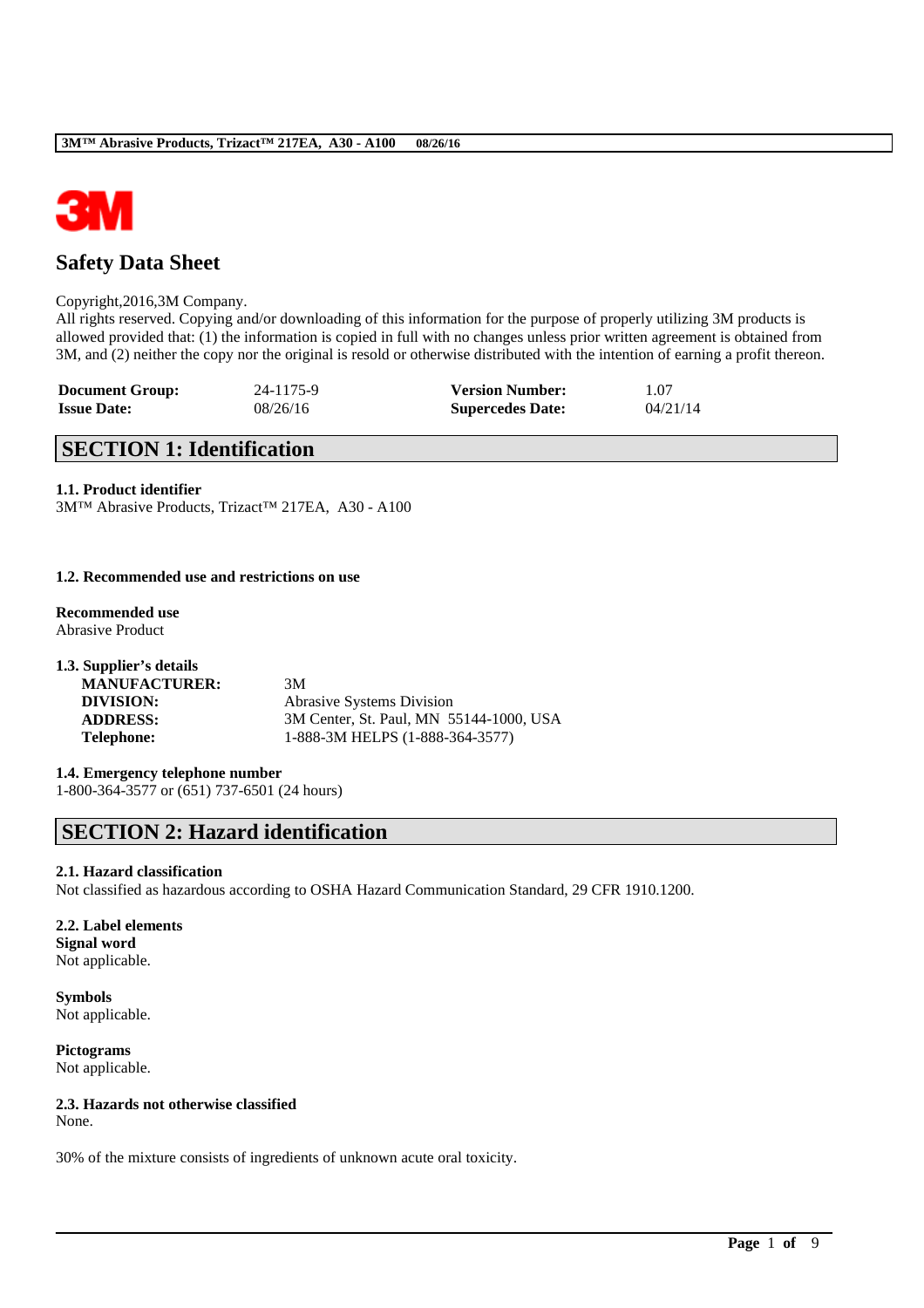# **SECTION 3: Composition/information on ingredients**

| Ingredient                           | C.A.S. No. | $\%$ by Wt  |
|--------------------------------------|------------|-------------|
| Aluminum Oxide Mineral (non-fibrous) | 1344-28-1  | $25 - 40$   |
| Inorganic Fluoride                   | 14075-53-7 | $5 - 15$    |
| Titanium Dioxide                     | 13463-67-7 | $0.4 - 1.5$ |
| <b>Cured Resin</b>                   | Mixture    | $20 - 35$   |
| Cloth Backing                        | Mixture    | $20 - 35$   |

# **SECTION 4: First aid measures**

### **4.1. Description of first aid measures**

### **Inhalation:**

Remove person to fresh air. If you feel unwell, get medical attention.

### **Skin Contact:**

Wash with soap and water. If signs/symptoms develop, get medical attention.

### **Eye Contact:**

Flush with large amounts of water. Remove contact lenses if easy to do. Continue rinsing. If signs/symptoms persist, get medical attention.

### **If Swallowed:**

No need for first aid is anticipated.

# **4.2. Most important symptoms and effects, both acute and delayed**

See Section 11.1. Information on toxicological effects.

#### **4.3. Indication of any immediate medical attention and special treatment required** Not applicable

# **SECTION 5: Fire-fighting measures**

# **5.1. Suitable extinguishing media**

In case of fire: Use a fire fighting agent suitable for ordinary combustible material such as water or foam to extinguish.

\_\_\_\_\_\_\_\_\_\_\_\_\_\_\_\_\_\_\_\_\_\_\_\_\_\_\_\_\_\_\_\_\_\_\_\_\_\_\_\_\_\_\_\_\_\_\_\_\_\_\_\_\_\_\_\_\_\_\_\_\_\_\_\_\_\_\_\_\_\_\_\_\_\_\_\_\_\_\_\_\_\_\_\_\_\_\_\_\_\_

# **5.2. Special hazards arising from the substance or mixture**

None inherent in this product.

### **Hazardous Decomposition or By-Products**

**Substance Condition** Carbon dioxide During Combustion

Carbon monoxide During Combustion

#### **5.3. Special protective actions for fire-fighters**

No special protective actions for fire-fighters are anticipated.

# **SECTION 6: Accidental release measures**

### **6.1. Personal precautions, protective equipment and emergency procedures**

Observe precautions from other sections.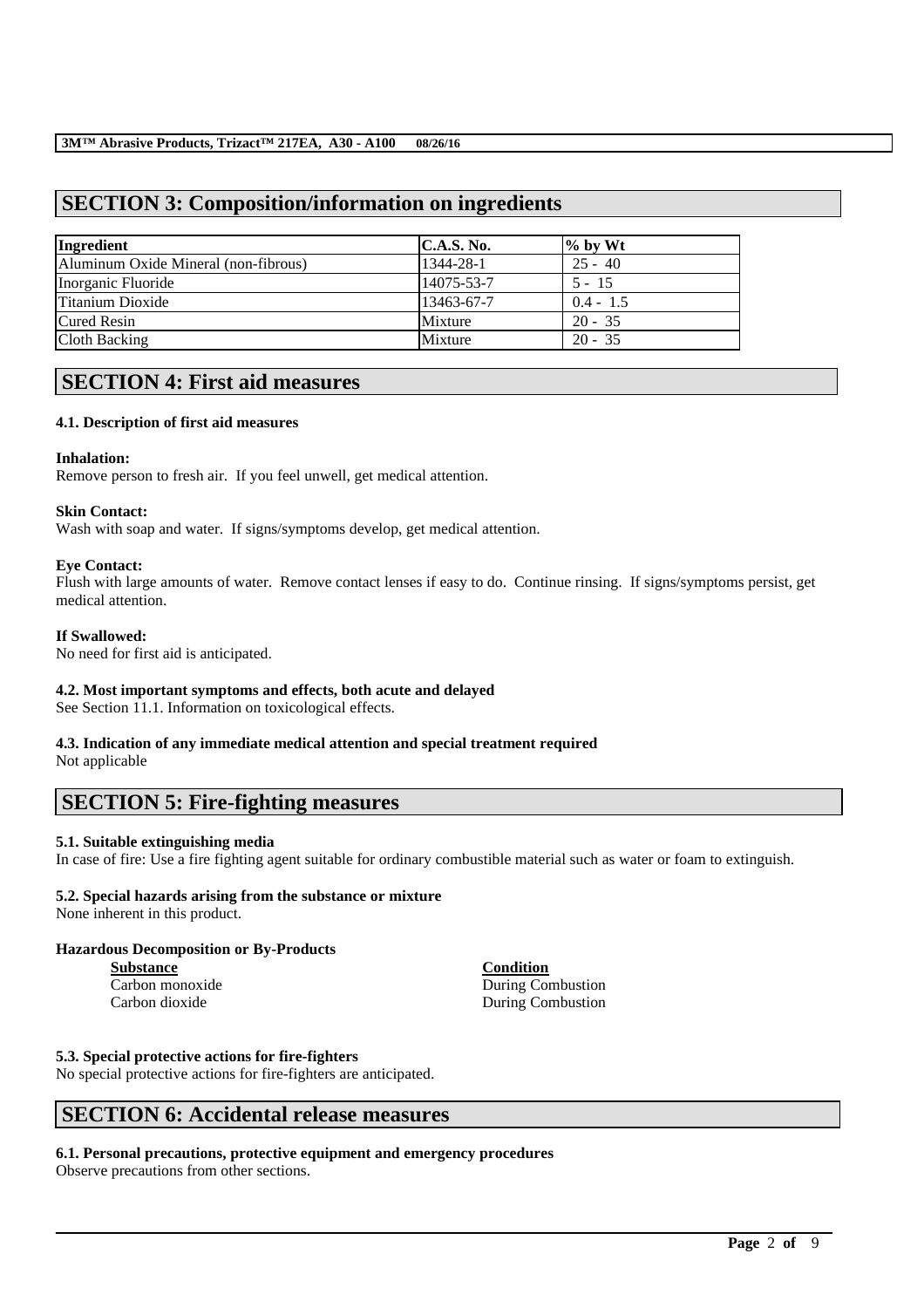# **6.2. Environmental precautions**

Not applicable.

**6.3. Methods and material for containment and cleaning up** Not applicable.

# **SECTION 7: Handling and storage**

# **7.1. Precautions for safe handling**

For industrial or professional use only. Avoid breathing of dust created by sanding, grinding or machining. Damaged product can break apart during use and cause serious injury to face or eyes. Check product for damage such as cracks or nicks prior to use. Replace if damaged. Always wear eye and face protection when working at sanding or grinding operations or when near such operations. Combustible dust may form by action of this product on another material (substrate). Dust generated from the substrate during use of this product may be explosive if in sufficient concentration with an ignition source. Dust deposits should not be allowed to accumulate on surfaces because of the potential for secondary explosions.

# **7.2. Conditions for safe storage including any incompatibilities**

No special storage requirements.

# **SECTION 8: Exposure controls/personal protection**

# **8.1. Control parameters**

# **Occupational exposure limits**

If a component is disclosed in section 3 but does not appear in the table below, an occupational exposure limit is not available for the component.

| Ingredient                    | <b>C.A.S. No.</b> | Agency       | Limit type                              | <b>Additional Comments</b> |
|-------------------------------|-------------------|--------------|-----------------------------------------|----------------------------|
| Aluminum, insoluble compounds | 1344-28-1         | <b>ACGIH</b> | TWA(respirable fraction):1              | A4: Not class, as human    |
|                               |                   |              | mg/m3                                   | carcin                     |
| Aluminum Oxide Mineral (non-  | 1344-28-1         | <b>OSHA</b>  | TWA(as total dust):15                   |                            |
| fibrous)                      |                   |              | mg/m3;TWA(respirable                    |                            |
|                               |                   |              | fraction): $5 \text{ mg/m}$ 3           |                            |
| Titanium Dioxide              | 13463-67-7 ACGIH  |              | $TWA:10$ mg/m $3$                       | A4: Not class. as human    |
|                               |                   |              |                                         | carcin                     |
| Titanium Dioxide              | 13463-67-7 OSHA   |              | TWA(as total dust): $15 \text{ mg/m}$ 3 |                            |

ACGIH : American Conference of Governmental Industrial Hygienists

AIHA : American Industrial Hygiene Association

CMRG : Chemical Manufacturer's Recommended Guidelines

OSHA : United States Department of Labor - Occupational Safety and Health Administration

TWA: Time-Weighted-Average

STEL: Short Term Exposure Limit

CEIL: Ceiling

# **8.2. Exposure controls**

### **8.2.1. Engineering controls**

Provide appropriate local exhaust ventilation for sanding, grinding or machining. Use general dilution ventilation and/or local exhaust ventilation to control airborne exposures to below relevant Exposure Limits and/or control

dust/fume/gas/mist/vapors/spray. If ventilation is not adequate, use respiratory protection equipment. Provide local exhaust at process emission sources to control exposure near the source and to prevent the escape of dust into the work area. Ensure that dust-handling systems (such as exhaust ducts, dust collectors, vessels, and processing equipment) are designed in a manner to prevent the escape of dust into the work area (i.e., there is no leakage from the equipment).

\_\_\_\_\_\_\_\_\_\_\_\_\_\_\_\_\_\_\_\_\_\_\_\_\_\_\_\_\_\_\_\_\_\_\_\_\_\_\_\_\_\_\_\_\_\_\_\_\_\_\_\_\_\_\_\_\_\_\_\_\_\_\_\_\_\_\_\_\_\_\_\_\_\_\_\_\_\_\_\_\_\_\_\_\_\_\_\_\_\_

### **8.2.2. Personal protective equipment (PPE)**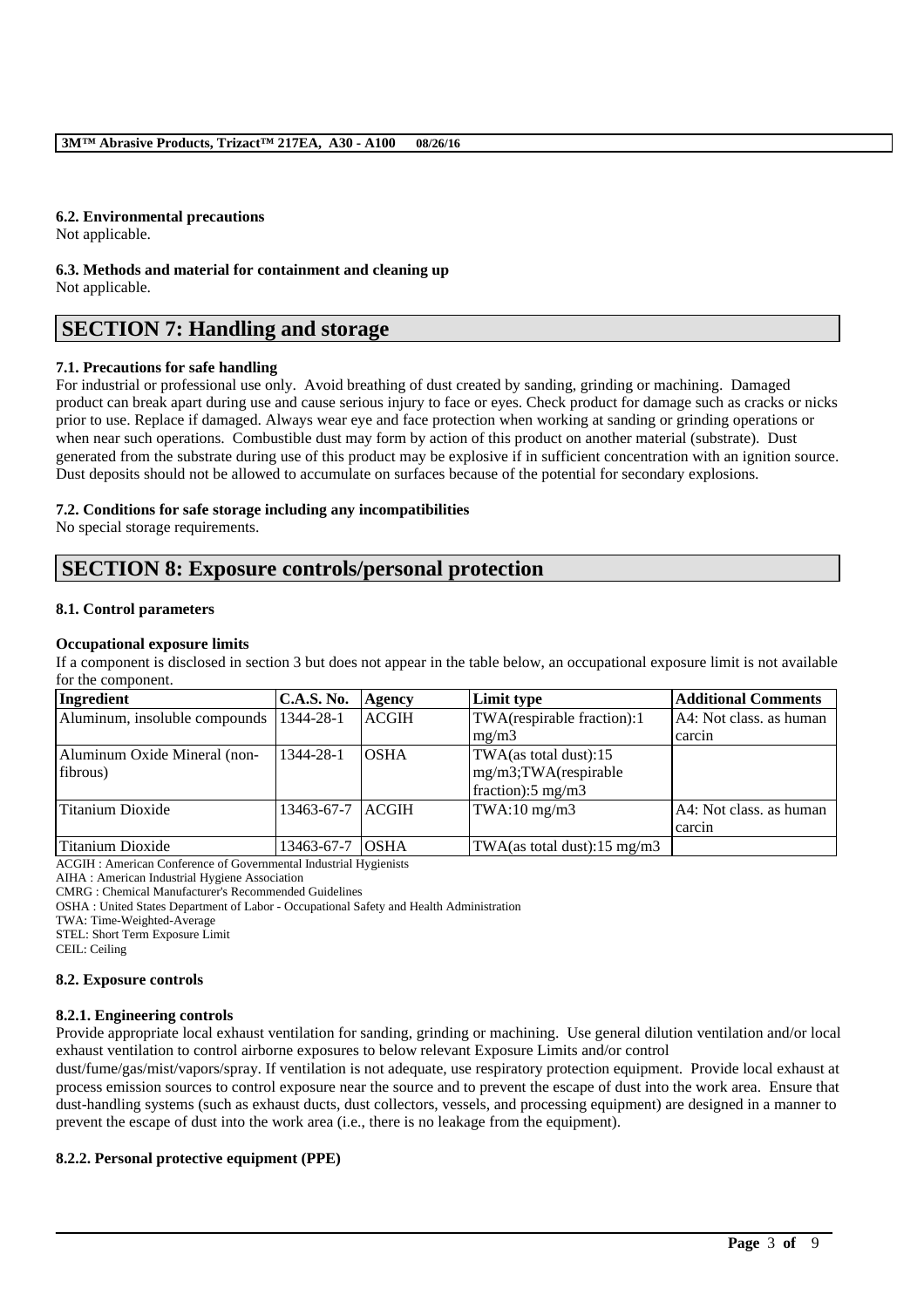### **Eye/face protection**

To minimize the risk of injury to face and eyes, always wear eye and face protection when working at sanding or grinding operations or when near such operations. Select and use eye/face protection to prevent contact based on the results of an exposure assessment. The following eye/face protection(s) are recommended: Safety Glasses with side shields

### **Skin/hand protection**

Wear appropriate gloves to minimize risk of injury to skin from contact with dust or physical abrasion from grinding or sanding.

#### **Respiratory protection**

Assess exposure concentrations of all materials involved in the work process. Consider material being abraded when determining the appropriate respiratory protection. Select and use appropriate respirators to prevent inhalation overexposure. An exposure assessment may be needed to decide if a respirator is required. If a respirator is needed, use respirators as part of a full respiratory protection program. Based on the results of the exposure assessment, select from the following respirator type(s) to reduce inhalation exposure:

\_\_\_\_\_\_\_\_\_\_\_\_\_\_\_\_\_\_\_\_\_\_\_\_\_\_\_\_\_\_\_\_\_\_\_\_\_\_\_\_\_\_\_\_\_\_\_\_\_\_\_\_\_\_\_\_\_\_\_\_\_\_\_\_\_\_\_\_\_\_\_\_\_\_\_\_\_\_\_\_\_\_\_\_\_\_\_\_\_\_

Half facepiece or full facepiece air-purifying respirator suitable for particulates

For questions about suitability for a specific application, consult with your respirator manufacturer.

# **SECTION 9: Physical and chemical properties**

### **9.1. Information on basic physical and chemical properties**

| <b>General Physical Form:</b>             | Solid                  |
|-------------------------------------------|------------------------|
| Odor, Color, Grade:                       | Solid abrasive product |
| Odor threshold                            | Not Applicable         |
| <b>Melting point</b>                      | Not Applicable         |
| <b>Boiling Point</b>                      | Not Applicable         |
| <b>Flash Point</b>                        | Not Applicable         |
| <b>Evaporation rate</b>                   | Not Applicable         |
| <b>Flammability (solid, gas)</b>          | Not Classified         |
| <b>Flammable Limits(LEL)</b>              | Not Applicable         |
| <b>Flammable Limits(UEL)</b>              | Not Applicable         |
| <b>Vapor Pressure</b>                     | Not Applicable         |
| <b>Vapor Density</b>                      | Not Applicable         |
| <b>Specific Gravity</b>                   | Not Applicable         |
| <b>Solubility In Water</b>                | Not Applicable         |
| Solubility- non-water                     | Not Applicable         |
| Partition coefficient: n-octanol/water    | Not Applicable         |
| <b>Autoignition temperature</b>           | Not Applicable         |
| <b>Decomposition temperature</b>          | Not Applicable         |
| <b>Viscosity</b>                          | Not Applicable         |
| <b>Volatile Organic Compounds</b>         | Not Applicable         |
| <b>VOC Less H2O &amp; Exempt Solvents</b> | Not Applicable         |
|                                           |                        |

# **SECTION 10: Stability and reactivity**

#### **10.1. Reactivity**

This material is considered to be non reactive under normal use conditions.

#### **10.2. Chemical stability**

Stable.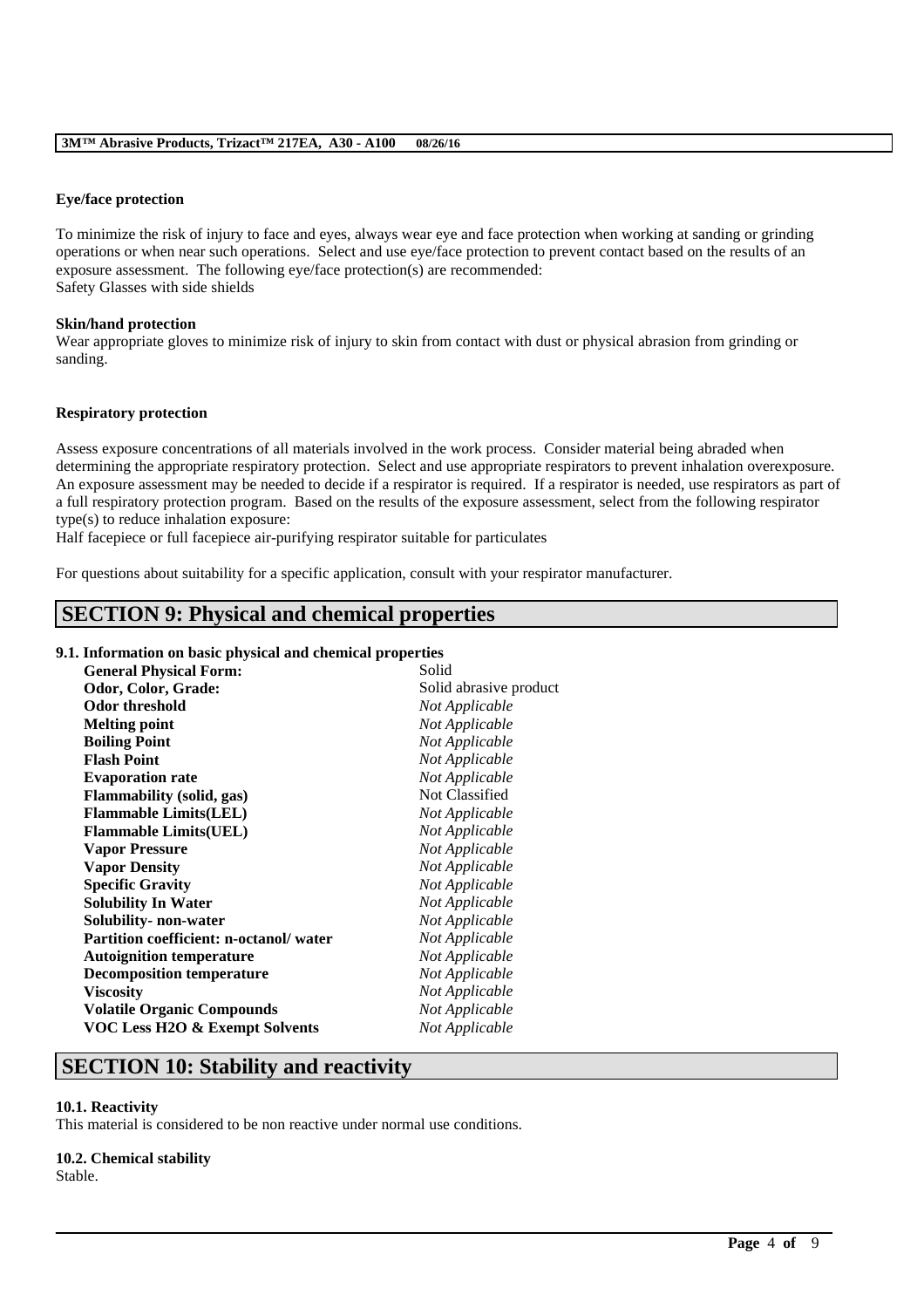#### **3M™ Abrasive Products, Trizact™ 217EA, A30 - A100 08/26/16**

**10.3. Possibility of hazardous reactions** Hazardous polymerization will not occur.

**10.4. Conditions to avoid** None known.

**10.5. Incompatible materials** None known.

**10.6. Hazardous decomposition products Substance Condition** None known.

Refer to section 5.2 for hazardous decomposition products during combustion.

# **SECTION 11: Toxicological information**

**The information below may not be consistent with the material classification in Section 2 if specific ingredient classifications are mandated by a competent authority. In addition, toxicological data on ingredients may not be reflected in the material classification and/or the signs and symptoms of exposure, because an ingredient may be present below the threshold for labeling, an ingredient may not be available for exposure, or the data may not be relevant to the material as a whole.**

**11.1. Information on Toxicological effects**

**Signs and Symptoms of Exposure**

**Based on test data and/or information on the components, this material may produce the following health effects:**

#### **Inhalation:**

Dust from grinding, sanding or machining may cause irritation of the respiratory system. Signs/symptoms may include cough, sneezing, nasal discharge, headache, hoarseness, and nose and throat pain.

#### **Skin Contact:**

Mechanical Skin irritation: Signs/symptoms may include abrasion, redness, pain, and itching.

Allergic Skin Reaction (non-photo induced) in sensitive people: Signs/symptoms may include redness, swelling, blistering, and itching.

#### **Eye Contact:**

Mechanical eye irritation: Signs/symptoms may include pain, redness, tearing and corneal abrasion.

Dust created by grinding, sanding, or machining may cause eye irritation. Signs/symptoms may include redness, swelling, pain, tearing, and blurred or hazy vision.

#### **Ingestion:**

No known health effects.

### **Carcinogenicity:**

| Ingredient                                                  | $  -$                                   | <b>Class</b>                                                               | ם י                                                                  |
|-------------------------------------------------------------|-----------------------------------------|----------------------------------------------------------------------------|----------------------------------------------------------------------|
|                                                             | NU                                      | Jescription                                                                | 'egulation                                                           |
| rent for<br>$D$ <sub>10</sub> x <sub>1</sub> de<br>'itanıum | $-$<br>--<br>$\sim$<br>-345<br>0/7<br>T | $\sim$<br>OR.<br>$\sqrt{ }$<br>~rت.<br>$^{\prime}$<br>sible<br>human carc. | Cancer<br>: Research<br>International<br>on<br>$A$ gency<br>tor<br>. |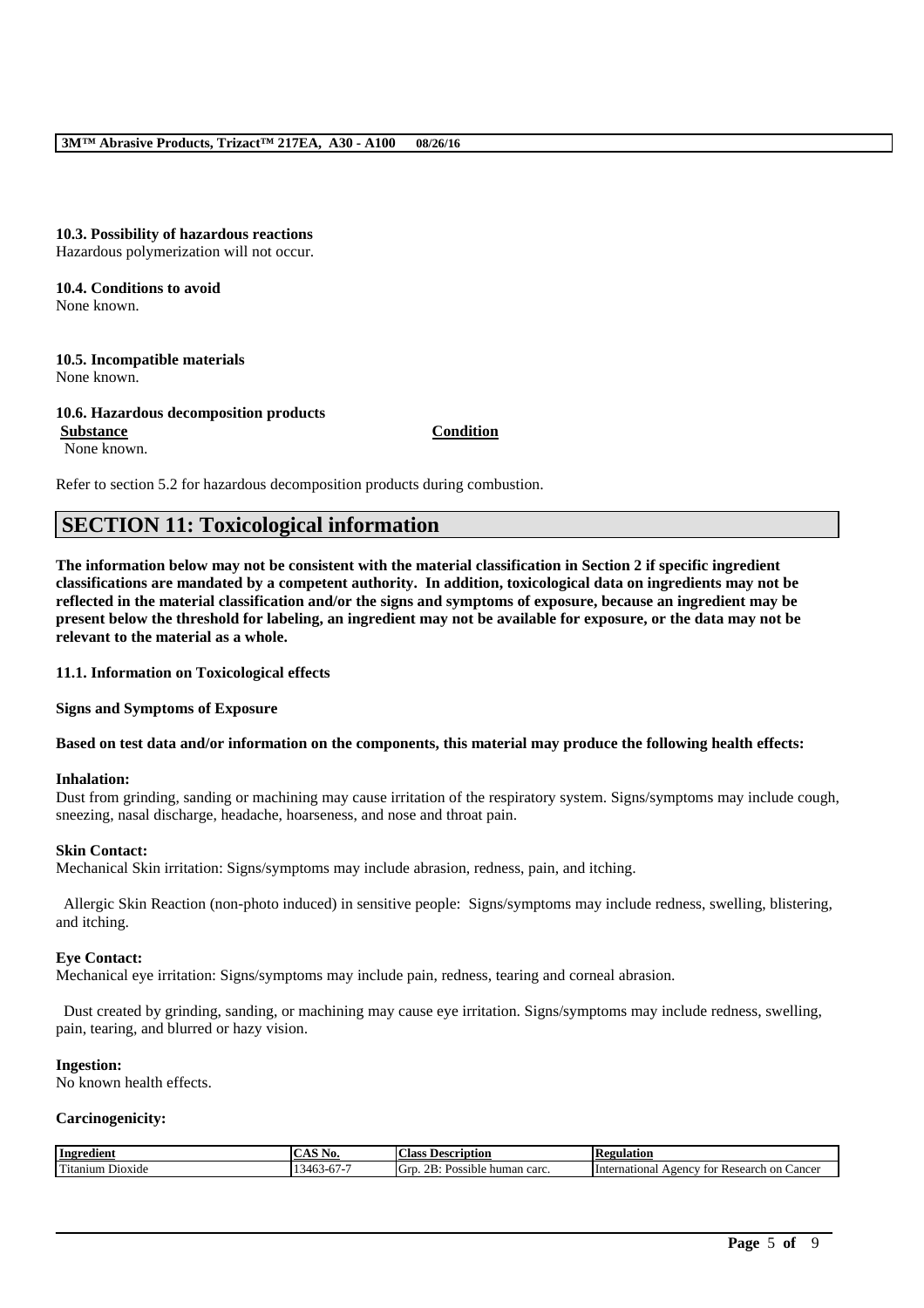### **Additional Information:**

This document covers only the 3M product. For complete assessment, when determining the degree of hazard, the material being abraded must also be considered.

This product contains titanium dioxide. Cancer of the lungs has been observed in rats that inhaled high levels of titanium dioxide. No exposure to inhaled titanium dioxide is expected during the normal handling and use of this product. Titanium dioxide was not detected when air sampling was conducted during simulated use of similar products containing titanium dioxide. Therefore, the health effects associated with titanium dioxide are not expected during the normal use of this product.

#### **Toxicological Data**

If a component is disclosed in section 3 but does not appear in a table below, either no data are available for that endpoint or the data are not sufficient for classification.

#### **Acute Toxicity**

| <b>Name</b>                          | Route                                 | <b>Species</b> | <b>Value</b>                                      |
|--------------------------------------|---------------------------------------|----------------|---------------------------------------------------|
| Overall product                      | Ingestion                             |                | No data available; calculated $ATE > 5,000$ mg/kg |
| Aluminum Oxide Mineral (non-fibrous) | Dermal                                |                | LD50 estimated to be $> 5,000$ mg/kg              |
| Aluminum Oxide Mineral (non-fibrous) | Inhalation-<br>Dust/Mist<br>(4 hours) | Rat            | $LC50 > 2.3$ mg/l                                 |
| Aluminum Oxide Mineral (non-fibrous) | Ingestion                             | Rat            | $LD50 > 5,000$ mg/kg                              |
| Inorganic Fluoride                   | Dermal                                |                | LD50 estimated to be $> 5,000$ mg/kg              |
| Inorganic Fluoride                   | Inhalation-<br>Dust/Mist<br>(4 hours) | Rat            | $LC50 > 5.3$ mg/l                                 |
| Inorganic Fluoride                   | Ingestion                             | Rat            | LD50 $5,854$ mg/kg                                |
| Titanium Dioxide                     | Dermal                                | Rabbit         | $LD50 > 10,000$ mg/kg                             |
| Titanium Dioxide                     | Inhalation-<br>Dust/Mist<br>(4 hours) | Rat            | $LC50 > 6.82$ mg/l                                |
| Titanium Dioxide                     | Ingestion                             | Rat            | $LD50 > 10,000$ mg/kg                             |

 $ATE = acute$  toxicity estimate

#### **Skin Corrosion/Irritation**

| <b>Name</b>                          | <b>Species</b> | Value                     |
|--------------------------------------|----------------|---------------------------|
|                                      |                |                           |
| Aluminum Oxide Mineral (non-fibrous) | Rabbit         | No significant irritation |
| Inorganic Fluoride                   | Rabbit         | No significant irritation |
| Titanium Dioxide                     | Rabbit         | No significant irritation |

#### **Serious Eye Damage/Irritation**

| <b>Name</b>                          | <b>Species</b> | <b>Value</b>              |
|--------------------------------------|----------------|---------------------------|
| Aluminum Oxide Mineral (non-fibrous) | Rabbit         | No significant irritation |
| Inorganic Fluoride                   | Rabbit         | No significant irritation |
| Titanium Dioxide                     | Rabbit         | No significant irritation |

#### **Skin Sensitization**

| <b>Name</b>      | <b>Species</b> | Value           |
|------------------|----------------|-----------------|
| Titanium Dioxide | Human          | Not sensitizing |
|                  | and            |                 |
|                  | anımal         |                 |

#### **Respiratory Sensitization**

For the component/components, either no data are currently available or the data are not sufficient for classification.

#### **Germ Cell Mutagenicity**

| <b>Name</b>                          | Route    | Value         |
|--------------------------------------|----------|---------------|
|                                      |          |               |
| Aluminum Oxide Mineral (non-fibrous) | In Vitro | Not mutagenic |
| Titanium Dioxide                     | In Vitro | Not mutagenic |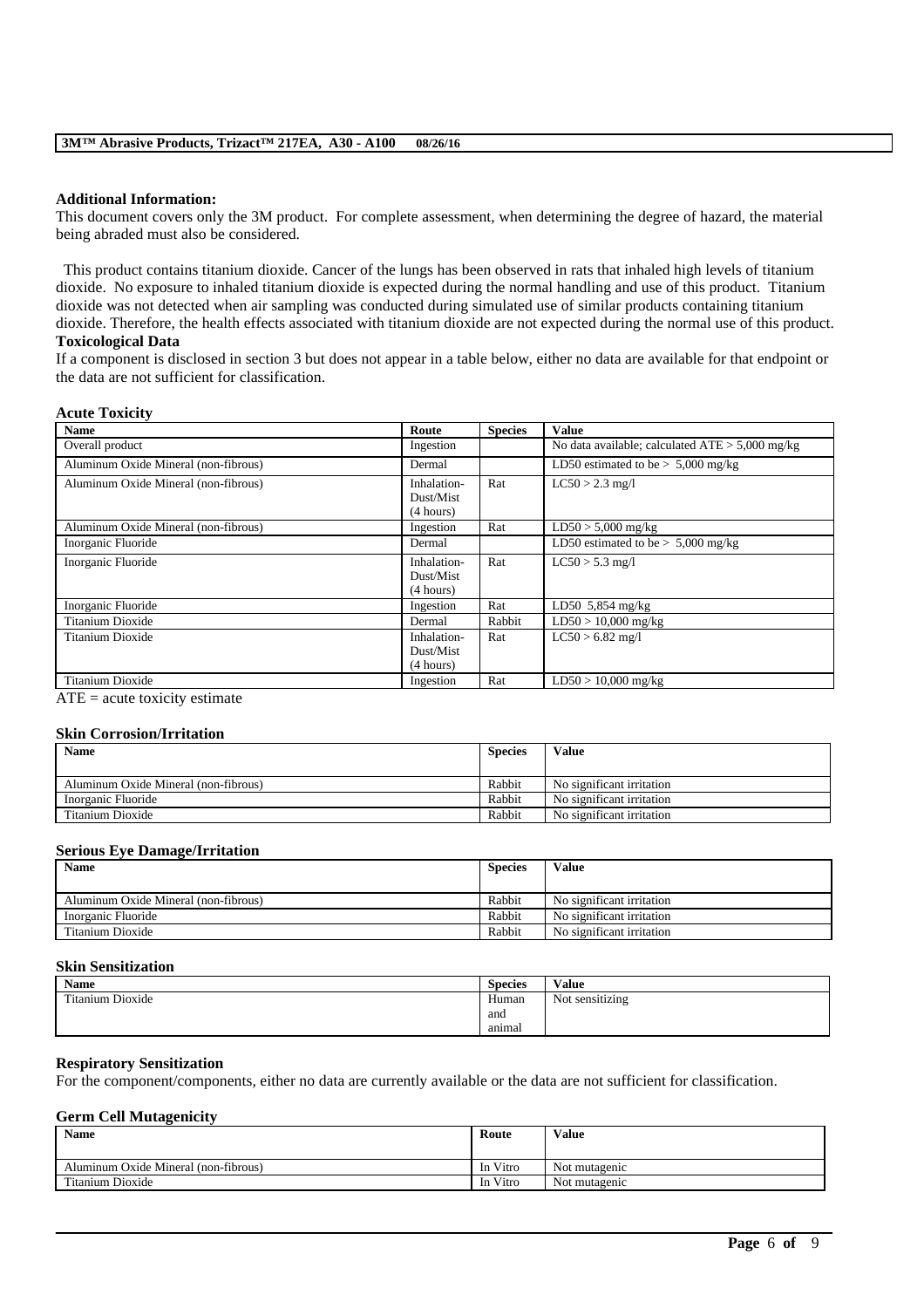### **3M™ Abrasive Products, Trizact™ 217EA, A30 - A100 08/26/16**

| rent for<br>эх1сіє<br>л<br><br> | <b>X74X74</b><br>ın | -<br>ш.<br>mu<br>-1110<br>$\sim$<br>. |
|---------------------------------|---------------------|---------------------------------------|
|                                 |                     |                                       |

#### **Carcinogenicity**

| <b>Name</b>                          | Route      | <b>Species</b> | <b>Value</b>     |
|--------------------------------------|------------|----------------|------------------|
| Aluminum Oxide Mineral (non-fibrous) | Inhalation | Rat            | Not carcinogenic |
| Titanium Dioxide                     | Ingestion  | Multiple       | Not carcinogenic |
|                                      |            | animal         |                  |
|                                      |            | species        |                  |
| Titanium Dioxide                     | Inhalation | Rat            | Carcinogenic     |

#### **Reproductive Toxicity**

#### **Reproductive and/or Developmental Effects**

For the component/components, either no data are currently available or the data are not sufficient for classification.

### **Target Organ(s)**

### **Specific Target Organ Toxicity - single exposure**

For the component/components, either no data are currently available or the data are not sufficient for classification.

#### **Specific Target Organ Toxicity - repeated exposure**

| Name                   | Route      | Target Organ(s)    | <b>Value</b>                      | <b>Species</b> | <b>Test Result</b> | <b>Exposure</b> |
|------------------------|------------|--------------------|-----------------------------------|----------------|--------------------|-----------------|
|                        |            |                    |                                   |                |                    | <b>Duration</b> |
| Aluminum Oxide Mineral | Inhalation | pneumoconiosis     | Some positive data exist, but the | Human          | <b>NOAEL Not</b>   | occupational    |
| (non-fibrous)          |            | pulmonary fibrosis | data are not sufficient for       |                | available          | exposure        |
|                        |            |                    | classification                    |                |                    |                 |
| Titanium Dioxide       | Inhalation | respiratory system | Some positive data exist, but the | Rat            | LOAEL 0.01         | 2 years         |
|                        |            |                    | data are not sufficient for       |                | mg/1               |                 |
|                        |            |                    | classification                    |                |                    |                 |
| Titanium Dioxide       | Inhalation | pulmonary fibrosis | All data are negative             | Human          | <b>NOAEL Not</b>   | occupational    |
|                        |            |                    |                                   |                | available          | exposure        |

#### **Aspiration Hazard**

For the component/components, either no data are currently available or the data are not sufficient for classification.

### **Please contact the address or phone number listed on the first page of the SDS for additional toxicological information on this material and/or its components.**

# **SECTION 12: Ecological information**

### **Ecotoxicological information**

Please contact the address or phone number listed on the first page of the SDS for additional ecotoxicological information on this material and/or its components.

### **Chemical fate information**

Please contact the address or phone number listed on the first page of the SDS for additional chemical fate information on this material and/or its components.

# **SECTION 13: Disposal considerations**

#### **13.1. Disposal methods**

Dispose of contents/ container in accordance with the local/regional/national/international regulations.

The substrate that was abraded must be considered as a factor in the disposal method for this product. Incinerate in a permitted waste incineration facility. Proper destruction may require the use of additional fuel during incineration processes. As a disposal alternative, utilize an acceptable permitted waste disposal facility.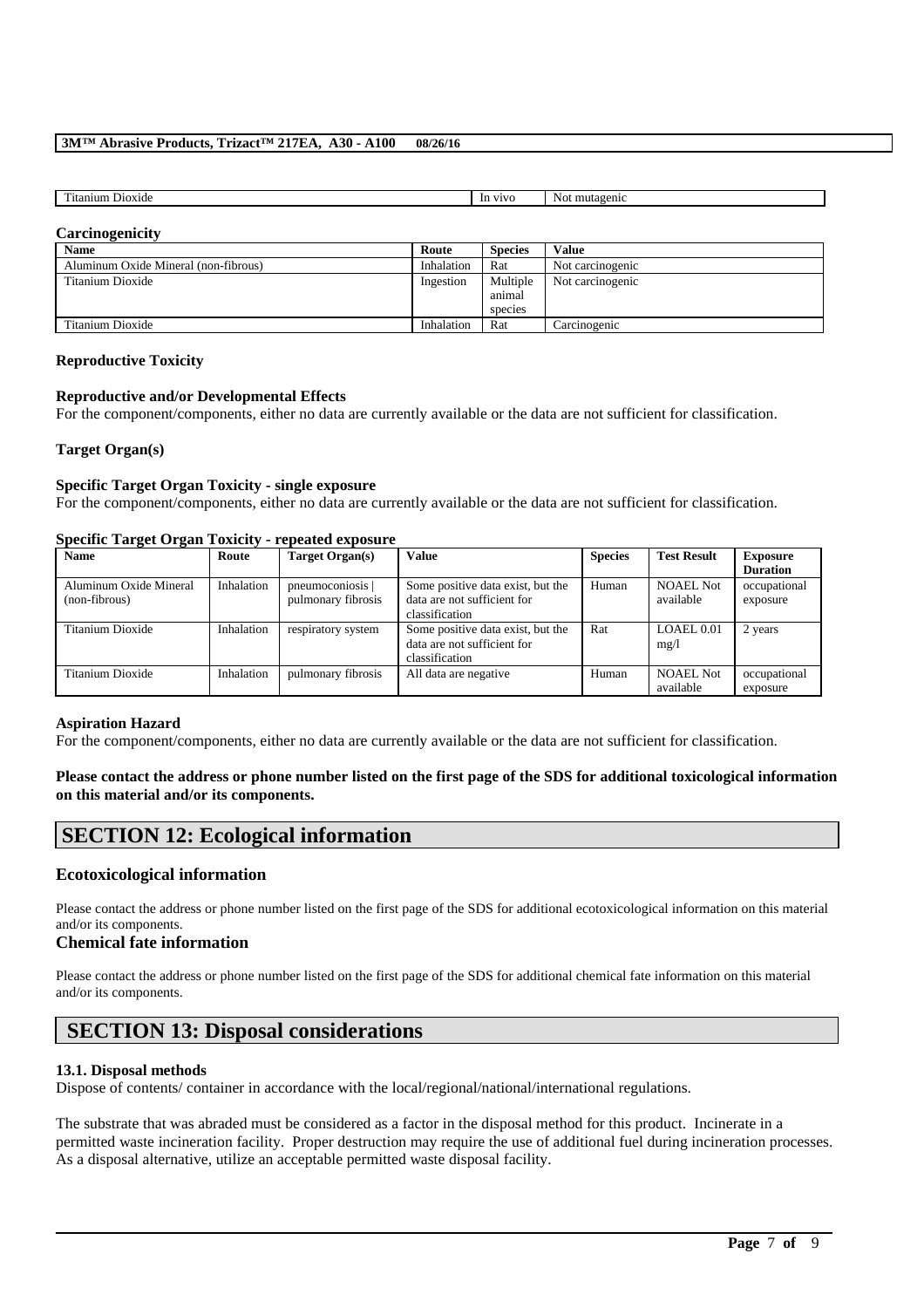### **EPA Hazardous Waste Number (RCRA):** Not regulated

# **SECTION 14: Transport Information**

Not regulated per U.S. DOT, IATA or IMO.

These transportation classifications are provided as a customer service. As the shipper YOU remain responsible for complying with all applicable laws and regulations, including proper transportation classification and packaging. 3M transportation classifications are based on product formulation, packaging, 3M policies and 3M understanding of applicable current regulations. 3M does not guarantee the accuracy of this classification information. This information applies only to transportation classification and not the packaging, labeling, or marking requirements. The original 3M package is certified for U.S. ground shipment only. If you are shipping by air or ocean, the package may not meet applicable regulatory requirements.

# **SECTION 15: Regulatory information**

### **15.1. US Federal Regulations**

Contact 3M for more information.

### **311/312 Hazard Categories:**

Fire Hazard - No Pressure Hazard - No Reactivity Hazard - No Immediate Hazard - No Delayed Hazard - No

#### **15.2. State Regulations**

Contact 3M for more information.

#### **15.3. Chemical Inventories**

This product is an article as defined by TSCA regulations, and is exempt from TSCA Inventory listing requirements.

Contact 3M for more information.

#### **15.4. International Regulations**

Contact 3M for more information.

**This SDS has been prepared to meet the U.S. OSHA Hazard Communication Standard, 29 CFR 1910.1200.**

# **SECTION 16: Other information**

### **NFPA Hazard Classification**

**Health:** 0 **Flammability:** 1 **Instability:** 0 **Special Hazards:** None

National Fire Protection Association (NFPA) hazard ratings are designed for use by emergency response personnel to address the hazards that are presented by short-term, acute exposure to a material under conditions of fire, spill, or similar emergencies. Hazard ratings are primarily based on the inherent physical and toxic properties of the material but also include the toxic properties of combustion or decomposition products that are known to be generated in significant quantities.

| <b>Document Group:</b> | 24-1175-9 | <b>Version Number:</b>  | 1.07     |
|------------------------|-----------|-------------------------|----------|
| <b>Issue Date:</b>     | 08/26/16  | <b>Supercedes Date:</b> | 04/21/14 |

DISCLAIMER: The information in this Safety Data Sheet (SDS) is believed to be correct as of the date issued. 3M MAKES NO WARRANTIES, EXPRESSED OR IMPLIED, INCLUDING, BUT NOT LIMITED TO, ANY IMPLIED WARRANTY OF MERCHANTABILITY OR FITNESS FOR A PARTICULAR PURPOSE OR COURSE OF PERFORMANCE OR